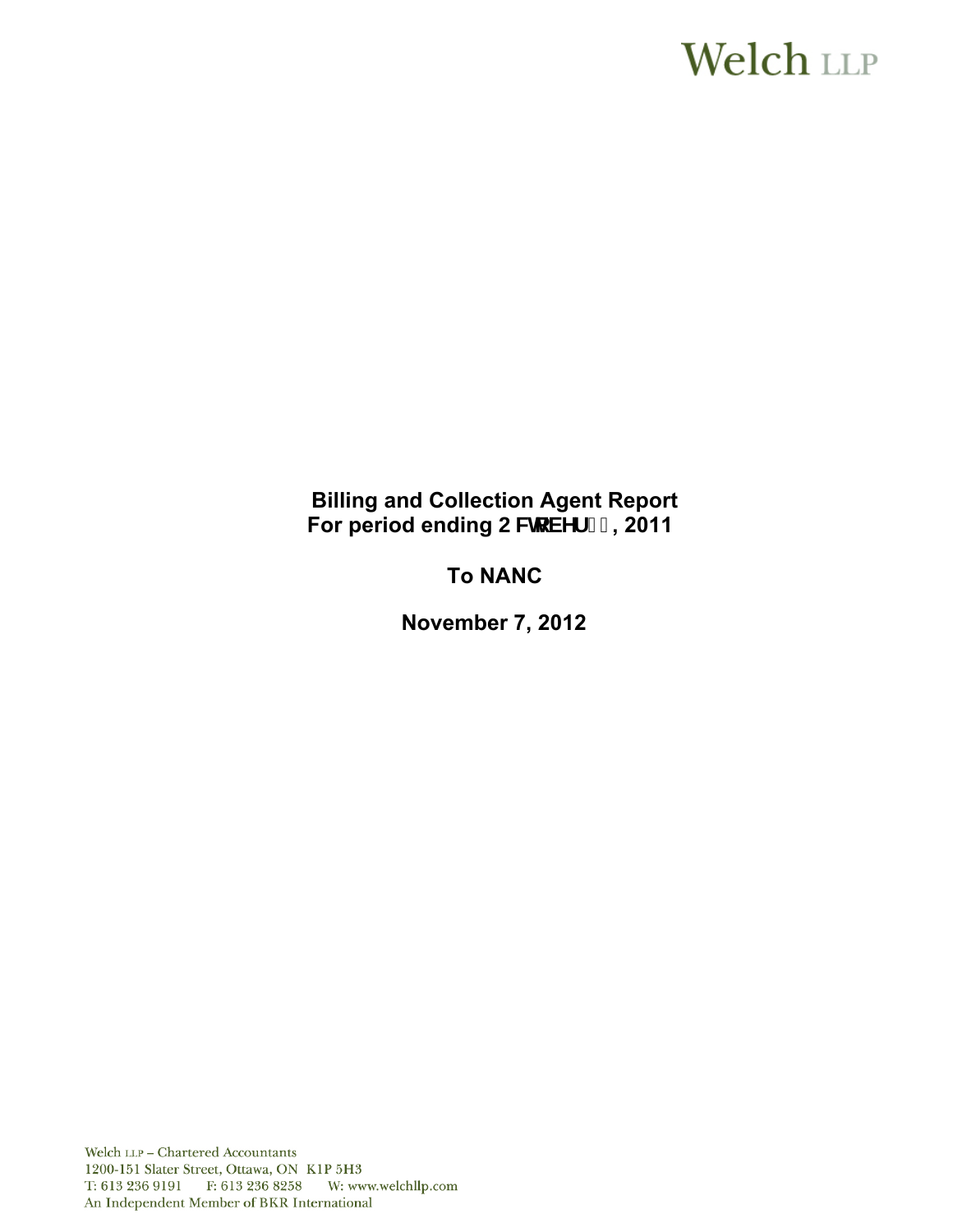### **NANPA FUND STATEMENT OF FINANCIAL POSITION OCTOBER 31, 2012**

| \$<br>Cash Balance in bank account<br>2,590,943<br>Receivable from US Carriers<br>394,357<br>Receivable from Canada<br>6,553 |  |
|------------------------------------------------------------------------------------------------------------------------------|--|
|                                                                                                                              |  |
|                                                                                                                              |  |
|                                                                                                                              |  |
| Receivable from Caribbean countries<br>3.595                                                                                 |  |
| Receivables forwarded to Treasury for collection<br>93,602                                                                   |  |
| Allowance for uncollectible accounts<br>(222,000)<br>276,107                                                                 |  |
| <b>Total assets</b><br>2,867,050                                                                                             |  |
| Less: Accrued liabilities (see below for makeup)<br>(537, 252)                                                               |  |
| <b>Fund balance</b><br>2,329,798<br>S                                                                                        |  |

**Makeup of Accrued Liabilities** (see following page for additional details)

| Welch LLP                             | 23.443       |
|---------------------------------------|--------------|
| Ernst & Young LLP - audit fee         | 40.000       |
| <b>NEUSTAR Pooling 1K Block</b>       | 181,614      |
| NEUSTAR Pooling - pANI administration | 6.771        |
| <b>NEUSTAR NANP Administration</b>    | 279.757      |
| Data Collection Agent - USAC          | 5,667        |
|                                       | 537,252<br>S |
|                                       |              |

**\*\*\*\*\*\*\*\*\*\*\*\*\*\*\*\*\*\*\*\*\*\*\*\*\*\*\*\*\*\*\*\*\*\*\*\*\*\*\*\*\*\*\*\*\*\*\*\*\*\*\*\*\*\*\*\*\*\*\*\*\*\*\*\*\*\*\*\*\*\*\*\*\*\*\*\*\***

The year end government audit is ongoing throughout September and October.

The external fund audit is scheduled to commence in November.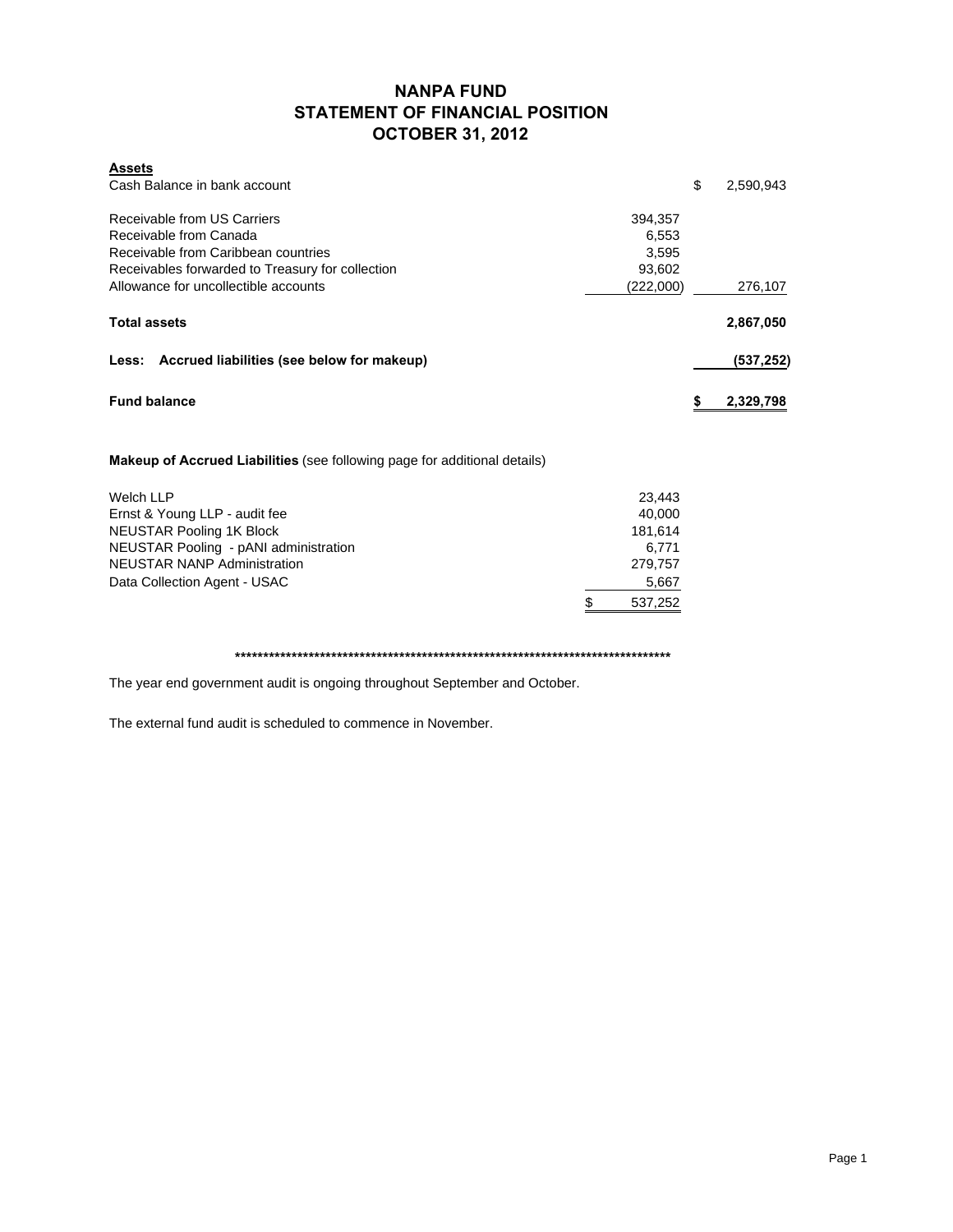#### **NANPA FUND FORECASTED STATEMENT OF CHANGES IN FUND BALANCE JULY 2012 TO JUNE 2013**

|                                                |            | <b>Actual</b>            |                        |                        |                      | <b>Budgeted</b>      |                      |                     |                       |                     |                     |                          |                          |                       |                     | Variance between                               |
|------------------------------------------------|------------|--------------------------|------------------------|------------------------|----------------------|----------------------|----------------------|---------------------|-----------------------|---------------------|---------------------|--------------------------|--------------------------|-----------------------|---------------------|------------------------------------------------|
|                                                |            | <b>Jul-12</b>            | Aug-12                 | Sep-12                 | Oct-12               | <b>Nov-12</b>        | Dec-12               | $Jan-13$            | Feb-13                | <b>Mar-13</b>       | Apr-13              | $May-13$                 | <b>Jun-13</b>            | <b>Total</b>          | <b>Budget</b>       | forecasted results and<br>budget at June 30/13 |
| Revenue<br><b>International Contributions</b>  |            |                          |                        |                        |                      |                      |                      |                     |                       |                     |                     |                          |                          |                       |                     |                                                |
| Canada<br>Caribbean countries                  | (1)<br>(1) | 13,106<br>16,290         | 6,553<br>$\sim$        | 6,553<br>$\sim$        | 6,553<br>$\sim$      | 6,553<br>$\sim$      | 6,553<br>$\sim$      | 6,553<br>$\sim$ $-$ | 6,553<br>$\sim$       | 6,552<br>$\sim$     | 6,552<br>$\sim$     | 6,552<br>$\sim$          | $\sim$                   | 78,633<br>16,290      | 78,633<br>16,290    | $\sim$                                         |
| <b>Total International Contributions</b>       |            | 29.396                   | 6,553                  | 6.553                  | 6.553                | 6.553                | 6,553                | 6,553               | 6,553                 | 6.552               | 6.552               | 6,552                    |                          | 94,923                | 94,923              |                                                |
| Domestic Contributions - US carriers           | (1)        | 2,813,096                | 229,900                | 237,022                | 239,136              | 238,988              | 238,988              | 238,988             | 238,988               | 238,988             | 238,988             | 238,988                  |                          | 5,192,070             | 5,139,392           | 52,678                                         |
| Late filing fees for Form 499A                 | (2)        | 1,900                    | 3,100                  | 3,000                  |                      |                      |                      |                     |                       |                     |                     |                          | 85,000                   | 86,800                | 85,000              | 1,800                                          |
| Interest income                                | (3)        | 1,017                    | 589                    | 1,093                  | 759                  | 500                  | 500                  | 500                 | 500                   | 500                 | 500                 | 500                      | 500                      | 7,458                 | 6,000               | 1,458                                          |
| <b>Total revenue</b>                           |            | 2.845.409                | 233.942                | 247.668                | 246,448              | 246.041              | 246.041              | 246,041             | 246.041               | 246.040             | 246.040             | 246.040                  | 85,500                   | 5,381,251             | 5,325,315           | 55,936                                         |
| <b>Expenses</b><br><b>NANPA Administration</b> | (4), (7)   | 276,207                  | 276,207                | 278,756                | 279,757              | 276,207              | 276,207              | 276,207             | 276,207               | 276,207             | 160,804             | 160,804                  | 160,804                  | 2,974,374             | 1,632,000           | 1,342,374                                      |
| 1K Block Pooling Administration                | (4), (8)   | 181,614                  | 197,851                | 181,614                | 181,614              | 181,614              | 181,614              | 181,614             | 181,614               | 181,614             | 181,614             | 181,614                  | 181,614                  | 2,195,605             | 2,179,368           | 16,237                                         |
| pANI                                           | (9)        | 74,935                   | 38,000                 | 6,771                  | 6,771                | 6,771                | 6,771                | 6,771               | 6,771                 | 6,771               | 6,771               | 6,771                    | 6,771                    | 180,645               | 214,260 (           | 33,615)                                        |
| <b>Billing and Collection</b>                  |            |                          |                        |                        |                      |                      |                      |                     |                       |                     |                     |                          |                          |                       |                     |                                                |
| Welch LLP<br>Data Collection Agent             | (4)<br>(5) | 23,443<br>5,042          | 23,443<br>4,518        | 23,443<br>4,445        | 23,443<br>4,420      | 23,443<br>5,667      | 23,443<br>5,667      | 23,443<br>5,667     | 23,443<br>5,667       | 23,443<br>5,666     | 23,443<br>5,666     | 23,443<br>5,666          | 23,444<br>5,666          | 281,317<br>63,757     | 281,317<br>68,000 ( | 4,243                                          |
| <b>Annual Operations Audit</b>                 | (6)        | $\sim$                   | $\sim$                 | 40,000                 | $\sim$               | $\sim$               |                      | $\sim$              | $\sim$                | $\sim$              | $\sim$              |                          | $\overline{\phantom{a}}$ | 40,000                | 40,000              |                                                |
| <b>Bank Charges</b>                            | (10)       | 1.471                    | 5.795                  | 4.424                  | 4.099                | 1.925                | 1,925                | 1,925               | 1,925                 | 1,925               | 1.925               | 1,925                    | 1,925                    | 31,189                | 23,100              | 8,089                                          |
| <b>Carrier Audits</b>                          | (11)       | $\overline{\phantom{a}}$ | $\sim$                 | $\sim$                 |                      | $\sim$               |                      | $\sim$              | 300,000               | $\sim$              | <b>CONTRACTOR</b>   | $\overline{\phantom{a}}$ | $\sim$                   | 300,000               | 300,000             |                                                |
| Bad debt expense                               | (12)       | 310                      | 21.532                 | 24.632                 | 991)                 | 3.333                | 3.333                | 3.333               | 3.333                 | 3.333               | 3.333               | 3.333                    | 3.333                    | 29,083                | 40,000              | 10,917                                         |
| <b>Total expenses</b>                          |            | 563,022                  | 524,282                | 564,085                | 499,113              | 498,960              | 498,960              | 498,960             | 798,960               | 498,959             | 383,556             | 383,556                  | 383,557                  | 6,095,970             | 4,778,045           | 1,317,925                                      |
| Net revenue (expenses)                         |            | 2,282,387                | 290,340)               | 316,417)               | 252,665)             | 252,919)             | 252,919)             | 252,919)            | 552,919)              | 252,919)            | 137,516)            | 137,516) (               | 298,057)                 | 714,719)              | 547,270 (           | 1,261,989)                                     |
| Opening fund balance                           |            | 906,833                  | 3,189,220              | 2,898,880              | 2,582,463            | 2,329,798            | 2,076,879            | 1,823,960           | 1,571,041             | 1,018,122           | 765,203             | 627,687                  | 490,171                  | 906,833               | 952,730             | 45,897                                         |
| <b>Closing fund balance</b>                    |            | 3,189,220                | 2,898,880              | 2,582,463              | 2,329,798            | 2,076,879            | 1,823,960            | 1,571,041           | 1,018,122             | 765,203             | 627,687             | 490,171                  | 192,114                  | 192,114               | 1.500.000           | 1,307,88                                       |
| Fund balance makeup:<br>Contingency            |            | 1.500.000                | 1.500.000              | 1.500.000              | 1.500.000            | 1.500.000            | 1.500.000            | 1.500.000           | 1.500.000             | 1.500.000           | 1.500.000           | 1.500.000                | 1,500,000                | 1,500,000             | 1,500,000           |                                                |
| Surplus                                        |            | 1,689,220<br>3,189,220   | 1,398,880<br>2,898,880 | 1,082,463<br>2,582,463 | 829,798<br>2,329,798 | 576,879<br>2,076,879 | 323,960<br>1,823,960 | 71,041<br>1,571,041 | 481,878)<br>1,018,122 | 734,797)<br>765,203 | 872,313)<br>627,687 | 1,009,829)<br>490,171    | 1,307,886)<br>192,114    | 1,307,886)<br>192,114 | $\sim$<br>1.500.000 |                                                |

**(8)** No commentary

#### **Assumptions: Reconciliation of forecast at June 30, 2013 to budget**

| (1) The US carrier contributions for the period from July 2012 to June 2013 and the International contributions are based upon actual billings.                           | Budgeted fund balance at June 30/13 - contingency                            | 1,500,000   |
|---------------------------------------------------------------------------------------------------------------------------------------------------------------------------|------------------------------------------------------------------------------|-------------|
| (2) These fees represent the \$100 late filing fee charged to those companies that do not file the Form 499A by the due date.                                             | Increase in fund balance between budget period (February 2012) and June 2012 | (45, 897)   |
| (3) Interest income projections are estimates                                                                                                                             | Additional billings over estimate from budget                                | 52,678      |
| (4) The cost for 1K Block Pooling is based on a contract extension in force up to February 14, 2013.                                                                      | Late filing fees (reversal) for Form 499A                                    | 1,800       |
| The cost of NANPA Administration is based on the new contract.<br>The cost of B&C Agent is based on the interim contract with Welch LLP in force until December 31, 2012. | Over estimate of interest earned to date compared to budget                  | 1,458       |
| (5) The expense for the Data Collection Agent is based on estimate of costs by USAC for the 2012 calendar year.                                                           | NANP Admin - difference between budget and actual contract awarded           | (1.342.374) |
| (6) The estimated cost for the annual operations audit performed by Ernst & Young LLP is \$40,000.                                                                        | NANP Admin - change orders issued                                            |             |
| (7) No commentary                                                                                                                                                         | Additional billings from B & C Agent due to renewal of contract              |             |
| (8) No commentary                                                                                                                                                         | Data Collection fees - Adiustment to actual from budget                      | 4,243       |
| (9) The cost of ongoing permanent pANI administration is based on a 6-month fixed fee of \$40,628                                                                         | Bad debts not budgeted for                                                   | 10.917      |
| (10) Bank fees are an expense to the Fund.                                                                                                                                | Pooling change orders                                                        | (16, 237)   |
| (11) The budget allowed \$300,000 for carrier audits.                                                                                                                     | Carrier audits that will not be performed                                    |             |
| (12) The allowance covers all accounts considered potentially uncollectible at October 31, 2012. This will be covered by the contingency allowance.                       | Permanent pANi                                                               | 33,615      |
|                                                                                                                                                                           | Bank fees to be covered by Fund under new B&C Agent interim contract         | (8,089)     |
|                                                                                                                                                                           | Forecasted fund balance at June 30/13                                        | 192,114     |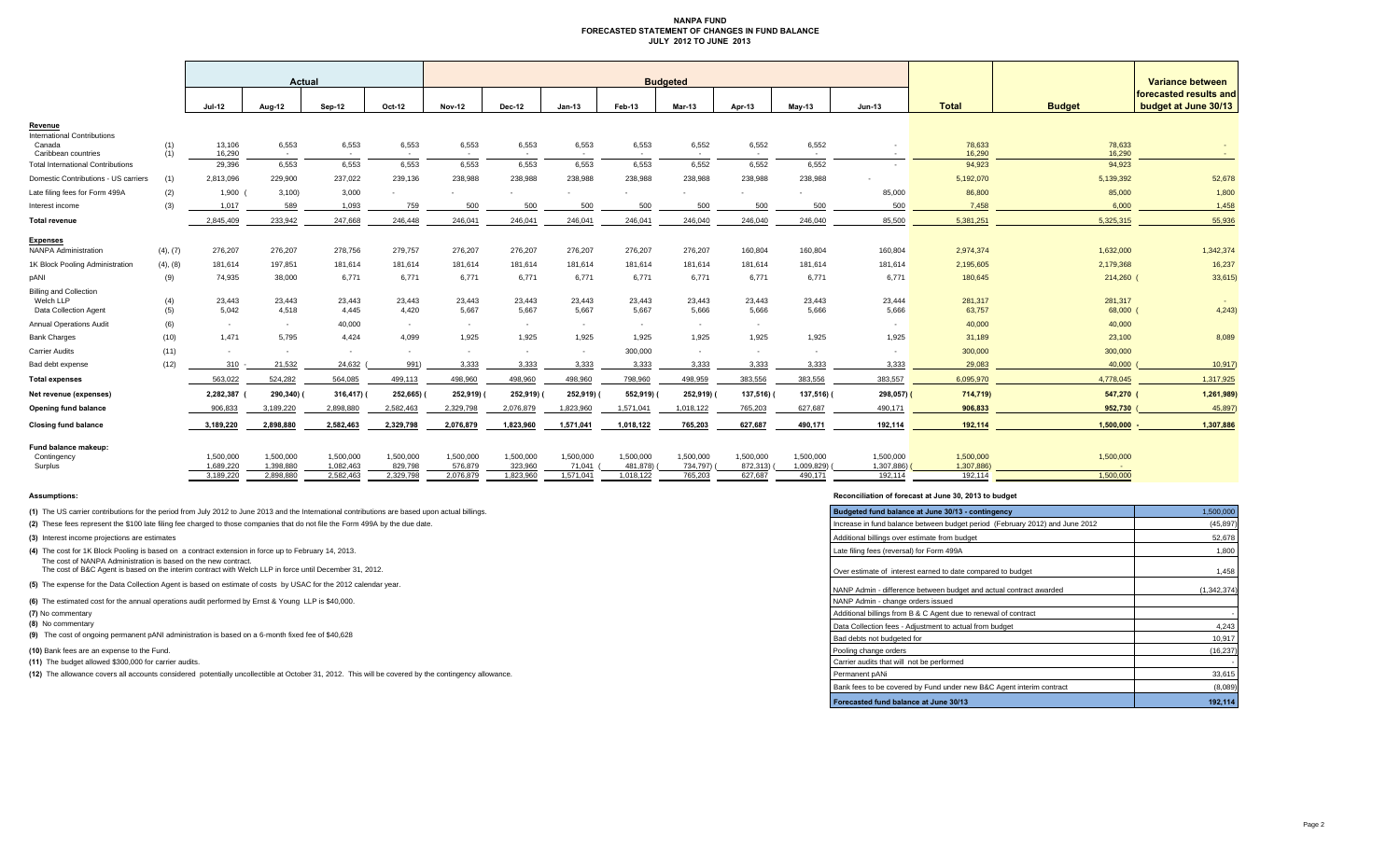#### **CURRENT AND FORECASTED LIABILITIES**

|                                                                                                                 |               |          |                                      | Current |               |         |               |         |         |         |
|-----------------------------------------------------------------------------------------------------------------|---------------|----------|--------------------------------------|---------|---------------|---------|---------------|---------|---------|---------|
|                                                                                                                 |               |          |                                      | Oct 12  | <b>Nov-12</b> | Dec-12  | <u>Jan-13</u> | Feb-13  | Mar-13  | Apr-13  |
| <b>NEUSTAR - NANPA Administration contract</b>                                                                  |               |          |                                      | 279,757 | 276,207       | 276,207 | 276,207       | 276,207 | 276,207 | 160,804 |
| - Payment authorized by the FCC in October<br>September 2012                                                    | 278,756       |          |                                      |         |               |         |               |         |         |         |
| - Authorization by the FCC has not been received for payment                                                    |               |          |                                      |         |               |         |               |         |         |         |
| October 2012                                                                                                    |               | \$<br>\$ | 279,757<br>$\blacksquare$<br>279,757 |         |               |         |               |         |         |         |
| <b>NEUSTAR - Block Pooling contract</b>                                                                         |               |          |                                      | 181,614 | 181,614       | 181,614 | 181,614       | 181,614 | 181,614 | 181,614 |
| - Payment authorized by the FCC in October<br>September 2012                                                    | 181,614<br>\$ |          |                                      |         |               |         |               |         |         |         |
| - Authorization by the FCC has not been received for payment                                                    |               |          |                                      |         |               |         |               |         |         |         |
| October 2012                                                                                                    |               | \$       | 181,614<br>$\blacksquare$            |         |               |         |               |         |         |         |
|                                                                                                                 |               | \$       | 181,614                              |         |               |         |               |         |         |         |
| Welch LLP - Billing & Collection Agent<br>- Payment authorized by the FCC in October                            |               |          |                                      | 23,443  | 23,443        | 23,443  | 23,443        | 23,443  | 23,443  | 23,443  |
| September 2012                                                                                                  | 23,443        |          |                                      |         |               |         |               |         |         |         |
| - Authorization by the FCC has not been received for payment                                                    |               |          |                                      |         |               |         |               |         |         |         |
| October 2012                                                                                                    |               | \$       | 23,443                               |         |               |         |               |         |         |         |
|                                                                                                                 |               | \$       | 23,443                               |         |               |         |               |         |         |         |
| <b>USAC - Data Collection Agent</b><br>- Payment authorized by the FCC in October                               |               |          |                                      | 5,667   | 5,667         | 5,667   | 5,667         | 5,667   | 5,666   | 5,666   |
| September 2012                                                                                                  | 4,420         |          |                                      |         |               |         |               |         |         |         |
| - Authorization by the FCC has not been received for payment<br>October 2012                                    |               | \$       | 5,667                                |         |               |         |               |         |         |         |
| <b>Carrier audits</b>                                                                                           |               |          |                                      |         |               |         |               | 300,000 |         |         |
| Ernst & Young LLP- Annual operations audit                                                                      |               |          |                                      | 40,000  |               |         |               |         |         |         |
| -Authorization by the FCC has not been received for payment<br>Audit fee accrual for the 2011/2012 fiscal audit |               | \$       | 40,000                               |         |               |         |               |         |         |         |
| <b>NEUSTAR - pANI administration</b>                                                                            |               |          |                                      | 6,771   | 6,771         | 6,771   | 6,771         | 6,771   | 6,771   | 6,771   |
| - Payment authorized by the FCC in October                                                                      |               |          |                                      |         |               |         |               |         |         |         |
| September 2012                                                                                                  | 6,771         |          |                                      |         |               |         |               |         |         |         |
| - Authorization by the FCC has not been received for payment<br>October 2012                                    |               | \$       | 6,771                                |         |               |         |               |         |         |         |
| <b>Bank Fees</b>                                                                                                |               |          |                                      |         | 1,925         | 1,925   | 1,925         | 1,925   | 1,925   | 1,925   |
| Total                                                                                                           |               |          |                                      | 537,252 | 495,627       | 495,627 | 495,627       | 795,627 | 495,626 | 380,223 |